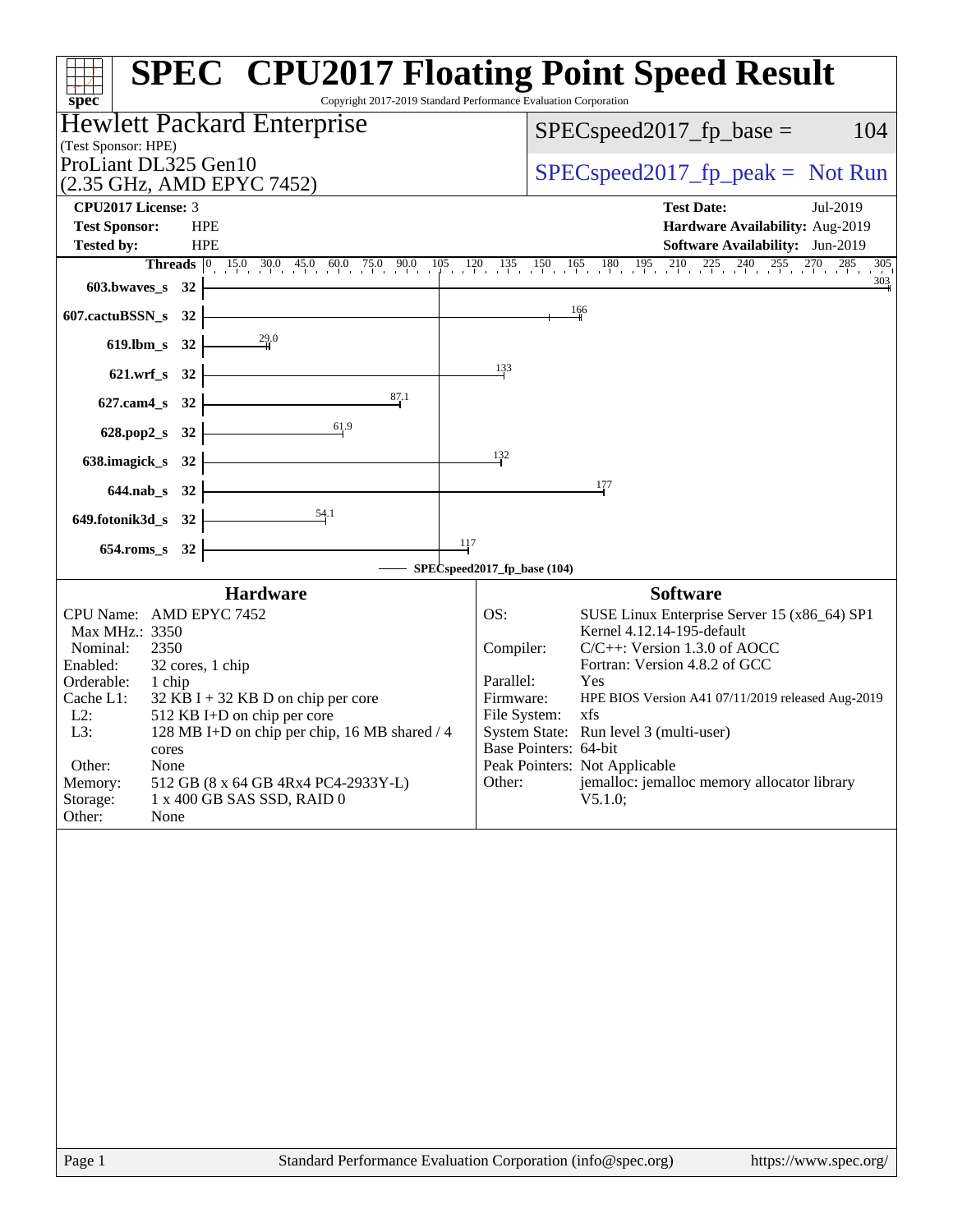Copyright 2017-2019 Standard Performance Evaluation Corporation

### Hewlett Packard Enterprise

#### (Test Sponsor: HPE)

(2.35 GHz, AMD EPYC 7452)

 $SPEC speed2017_fp\_base = 104$ 

### ProLiant DL325 Gen10  $SPEC speed2017_fp\_peak = Not Run$

**[spec](http://www.spec.org/)**

**[CPU2017 License:](http://www.spec.org/auto/cpu2017/Docs/result-fields.html#CPU2017License)** 3 **[Test Date:](http://www.spec.org/auto/cpu2017/Docs/result-fields.html#TestDate)** Jul-2019 **[Test Sponsor:](http://www.spec.org/auto/cpu2017/Docs/result-fields.html#TestSponsor)** HPE **[Hardware Availability:](http://www.spec.org/auto/cpu2017/Docs/result-fields.html#HardwareAvailability)** Aug-2019 **[Tested by:](http://www.spec.org/auto/cpu2017/Docs/result-fields.html#Testedby)** HPE **[Software Availability:](http://www.spec.org/auto/cpu2017/Docs/result-fields.html#SoftwareAvailability)** Jun-2019

#### **[Results Table](http://www.spec.org/auto/cpu2017/Docs/result-fields.html#ResultsTable)**

|                  |                                    |                |                 | <b>Base</b>    |       |                |            |                |                |              | <b>Peak</b>    |              |                |              |
|------------------|------------------------------------|----------------|-----------------|----------------|-------|----------------|------------|----------------|----------------|--------------|----------------|--------------|----------------|--------------|
| <b>Benchmark</b> | <b>Threads</b>                     | <b>Seconds</b> | Ratio           | <b>Seconds</b> | Ratio | <b>Seconds</b> | Ratio      | <b>Threads</b> | <b>Seconds</b> | <b>Ratio</b> | <b>Seconds</b> | <b>Ratio</b> | <b>Seconds</b> | <b>Ratio</b> |
| 603.bwayes s     | 32                                 | 195            | 303             | 194            | 304   | 195            | <b>303</b> |                |                |              |                |              |                |              |
| 607.cactuBSSN s  | 32                                 | 99.8           | 167             | 109            | 153   | <b>100</b>     | 166        |                |                |              |                |              |                |              |
| $619.$ lbm s     | 32                                 | <u>181</u>     | 29.0            | 187            | 28.0  | 179            | 29.3       |                |                |              |                |              |                |              |
| $621$ .wrf s     | 32                                 | 99.5           | 133             | 99.3           | 133   | 99.5           | <u>133</u> |                |                |              |                |              |                |              |
| $627$ .cam4 s    | 32                                 | 102            | 87.1            | 102            | 87.2  | 102            | 87.0       |                |                |              |                |              |                |              |
| $628.pop2_s$     | 32                                 | <u>192</u>     | 61.9            | 192            | 61.9  | 193            | 61.6       |                |                |              |                |              |                |              |
| 638.imagick_s    | 32                                 | 109            | 132             | 109            | 132   | 110            | 131        |                |                |              |                |              |                |              |
| $644$ .nab s     | 32                                 | 98.5           | 177             | 98.7           | 177   | 98.5           | 177        |                |                |              |                |              |                |              |
| 649.fotonik3d s  | 32                                 | 169.           | 54.1            | 168            | 54.2  | 168            | 54.1       |                |                |              |                |              |                |              |
| $654$ .roms s    | 32                                 | 134            | 118             | 134            | 117   | 134            | 117        |                |                |              |                |              |                |              |
|                  | $SPEC speed2017$ fp base =         |                | 104             |                |       |                |            |                |                |              |                |              |                |              |
|                  | $CDDCA_{11} + 30047$ $R_{11} + 11$ |                | $N = 4$ $N = 1$ |                |       |                |            |                |                |              |                |              |                |              |

**[SPECspeed2017\\_fp\\_peak =](http://www.spec.org/auto/cpu2017/Docs/result-fields.html#SPECspeed2017fppeak) Not Run**

Results appear in the [order in which they were run.](http://www.spec.org/auto/cpu2017/Docs/result-fields.html#RunOrder) Bold underlined text [indicates a median measurement](http://www.spec.org/auto/cpu2017/Docs/result-fields.html#Median).

#### **[Compiler Notes](http://www.spec.org/auto/cpu2017/Docs/result-fields.html#CompilerNotes)**

The AMD64 AOCC Compiler Suite is available at <http://developer.amd.com/amd-aocc/>

The AOCC Fortran Plugin version 1.3.0 was used to leverage AOCC optimizers with gfortran. It is available here: <http://developer.amd.com/amd-aocc/>

#### **[Submit Notes](http://www.spec.org/auto/cpu2017/Docs/result-fields.html#SubmitNotes)**

The config file option 'submit' was used. 'numactl' was used to bind copies to the cores. See the configuration file for details.

### **[Operating System Notes](http://www.spec.org/auto/cpu2017/Docs/result-fields.html#OperatingSystemNotes)**

'ulimit -s unlimited' was used to set environment stack size 'ulimit -l 2097152' was used to set environment locked pages in memory limit

runspec command invoked through numactl i.e.: numactl --interleave=all runspec <etc>

Set dirty\_ratio=8 to limit dirty cache to 8% of memory Set swappiness=1 to swap only if necessary Set zone\_reclaim\_mode=1 to free local node memory and avoid remote memory sync then drop\_caches=3 to reset caches before invoking runcpu

**(Continued on next page)**

| Page 2 | Standard Performance Evaluation Corporation (info@spec.org) | https://www.spec.org/ |
|--------|-------------------------------------------------------------|-----------------------|
|--------|-------------------------------------------------------------|-----------------------|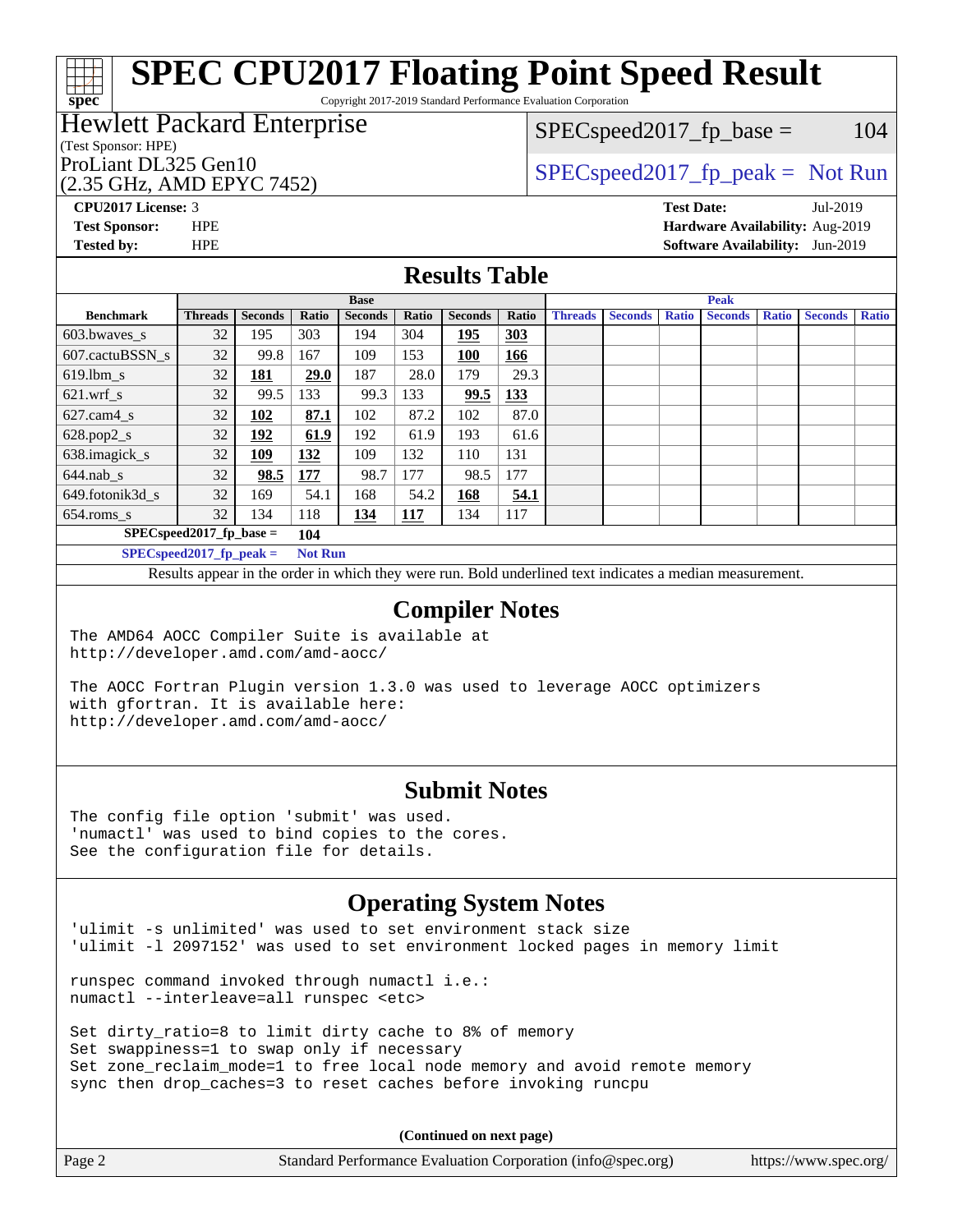Copyright 2017-2019 Standard Performance Evaluation Corporation

#### (Test Sponsor: HPE) Hewlett Packard Enterprise

 $SPEC speed2017_fp\_base = 104$ 

(2.35 GHz, AMD EPYC 7452)

ProLiant DL325 Gen10  $SPEC speed2017<sub>fp</sub> peak = Not Run$ 

**[spec](http://www.spec.org/)**

**[CPU2017 License:](http://www.spec.org/auto/cpu2017/Docs/result-fields.html#CPU2017License)** 3 **[Test Date:](http://www.spec.org/auto/cpu2017/Docs/result-fields.html#TestDate)** Jul-2019 **[Test Sponsor:](http://www.spec.org/auto/cpu2017/Docs/result-fields.html#TestSponsor)** HPE **[Hardware Availability:](http://www.spec.org/auto/cpu2017/Docs/result-fields.html#HardwareAvailability)** Aug-2019 **[Tested by:](http://www.spec.org/auto/cpu2017/Docs/result-fields.html#Testedby)** HPE **[Software Availability:](http://www.spec.org/auto/cpu2017/Docs/result-fields.html#SoftwareAvailability)** Jun-2019

#### **[Operating System Notes \(Continued\)](http://www.spec.org/auto/cpu2017/Docs/result-fields.html#OperatingSystemNotes)**

dirty\_ratio, swappiness, zone\_reclaim\_mode and drop caches were all set using privileged echo (e.g. echo 1 > /proc/sys/vm/swappiness).

Transparent huge pages set to 'always' for this run (OS default)

### **[General Notes](http://www.spec.org/auto/cpu2017/Docs/result-fields.html#GeneralNotes)**

Environment variables set by runcpu before the start of the run: LD\_LIBRARY\_PATH = "/home/cpu2017/amd\_speed\_aocc130\_naples\_A\_lib/64; /home/cpu2017/amd\_speed\_aocc130\_naples\_A\_lib/32:" OMP\_DYNAMIC = "false" OMP\_PLACES = "cores" OMP\_PROC\_BIND = "close" OMP\_SCHEDULE = "static" OMP\_STACKSIZE = "192M" OMP WAIT POLICY = "active"

Binaries were compiled on a system with 2p AMD EPYC 7601 CPU + 512GB Memory using RHEL 7.6

NA: The test sponsor attests, as of date of publication, that CVE-2017-5754 (Meltdown) is mitigated in the system as tested and documented. Yes: The test sponsor attests, as of date of publication, that CVE-2017-5753 (Spectre variant 1) is mitigated in the system as tested and documented. Yes: The test sponsor attests, as of date of publication, that CVE-2017-5715 (Spectre variant 2) is mitigated in the system as tested and documented. jemalloc: configured and built with GCC v4.8.5 in RHEL v7.2 under default conditions. <https://github.com/jemalloc/jemalloc/releases/download/5.1.0/jemalloc-5.1.0.tar.bz2>

#### **[Platform Notes](http://www.spec.org/auto/cpu2017/Docs/result-fields.html#PlatformNotes)**

BIOS Configuration Thermal Configuration set to Maximum Cooling AMD SMT Option set to Disabled Determinism Control set to Manual Performance Determinism set to Power Deterministic Minimum Processor Idle Power Core C-State set to C6 State Memory Patrol Scrubbing set to Disabled Workload Profile set to General Peak Frequency Compute NUMA memory domains per socket set to Four memory domains per socket Sysinfo program /home/cpu2017/bin/sysinfo Rev: r5974 of 2018-05-19 9bcde8f2999c33d61f64985e45859ea9 running on linux-20xx Thu Jul 18 15:11:44 2019

 SUT (System Under Test) info as seen by some common utilities. For more information on this section, see <https://www.spec.org/cpu2017/Docs/config.html#sysinfo>

**(Continued on next page)**

| Page 3 | Standard Performance Evaluation Corporation (info@spec.org) | https://www.spec.org/ |
|--------|-------------------------------------------------------------|-----------------------|
|--------|-------------------------------------------------------------|-----------------------|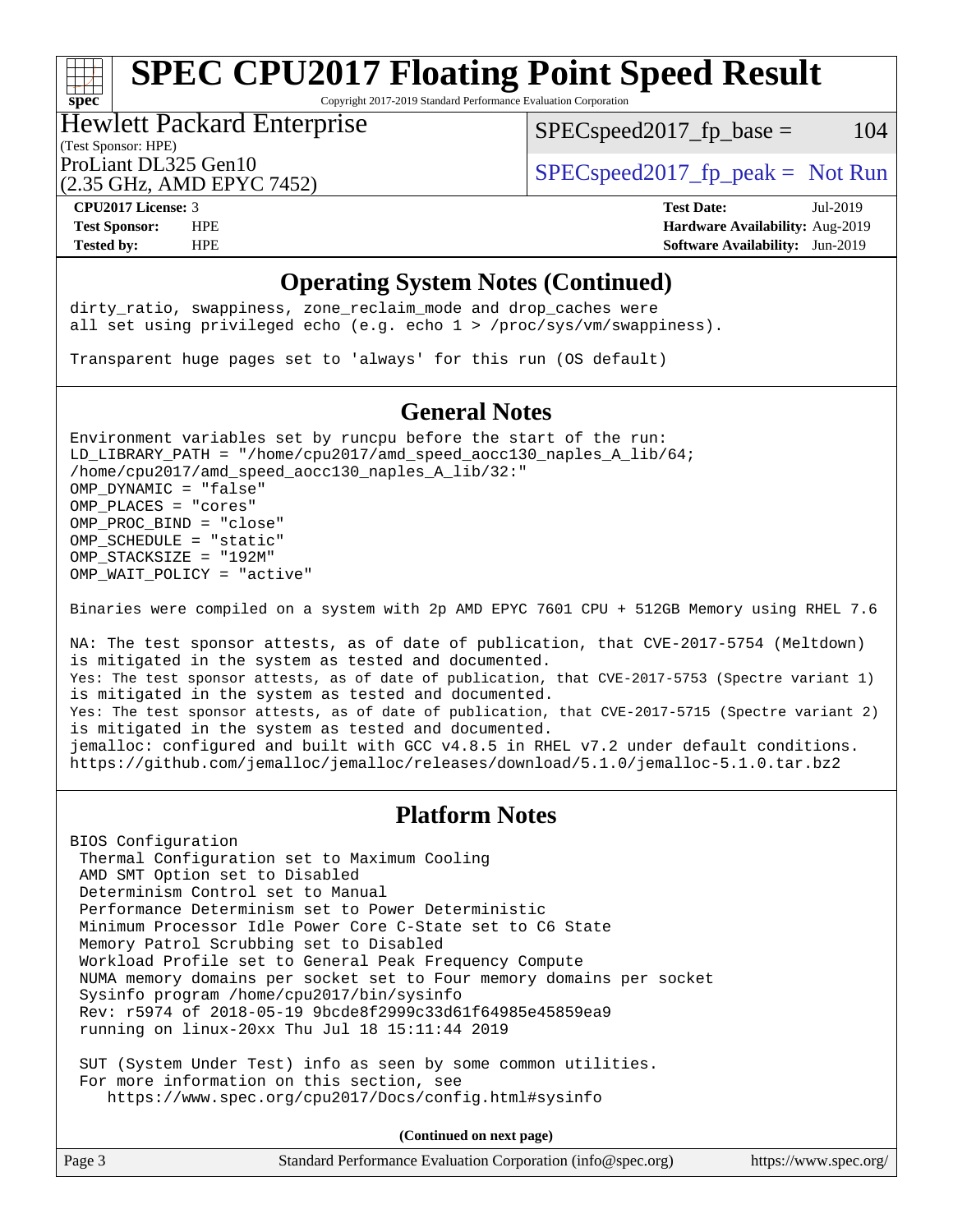Copyright 2017-2019 Standard Performance Evaluation Corporation

(Test Sponsor: HPE)<br>ProLiant DL325 Gen10 Hewlett Packard Enterprise

 $SPECspeed2017_fp\_base = 104$ 

(2.35 GHz, AMD EPYC 7452)

 $SPECspeed2017_fp\_peak = Not Run$ 

**[spec](http://www.spec.org/)**

**[CPU2017 License:](http://www.spec.org/auto/cpu2017/Docs/result-fields.html#CPU2017License)** 3 **[Test Date:](http://www.spec.org/auto/cpu2017/Docs/result-fields.html#TestDate)** Jul-2019 **[Test Sponsor:](http://www.spec.org/auto/cpu2017/Docs/result-fields.html#TestSponsor)** HPE **[Hardware Availability:](http://www.spec.org/auto/cpu2017/Docs/result-fields.html#HardwareAvailability)** Aug-2019 **[Tested by:](http://www.spec.org/auto/cpu2017/Docs/result-fields.html#Testedby)** HPE **[Software Availability:](http://www.spec.org/auto/cpu2017/Docs/result-fields.html#SoftwareAvailability)** Jun-2019

#### **[Platform Notes \(Continued\)](http://www.spec.org/auto/cpu2017/Docs/result-fields.html#PlatformNotes)**

|        | From /proc/cpuinfo<br>"physical id"s (chips)<br>$\mathbf{1}$<br>32 "processors"<br>cpu cores $: 32$<br>siblings : 32<br>25 26 27 28 29 30 31                                                                                                                                                                                                                                                                                                                                                                                                                                                                                                           | model name : AMD EPYC 7452 32-Core Processor<br>cores, siblings (Caution: counting these is hw and system dependent. The following<br>excerpts from /proc/cpuinfo might not be reliable. Use with caution.)<br>physical 0: cores 0 1 2 3 4 5 6 7 8 9 10 11 12 13 14 15 16 17 18 19 20 21 22 23 24                                                                                                                                                                                                                                                                                                                                                                                                                                                                                                                                      |                       |
|--------|--------------------------------------------------------------------------------------------------------------------------------------------------------------------------------------------------------------------------------------------------------------------------------------------------------------------------------------------------------------------------------------------------------------------------------------------------------------------------------------------------------------------------------------------------------------------------------------------------------------------------------------------------------|----------------------------------------------------------------------------------------------------------------------------------------------------------------------------------------------------------------------------------------------------------------------------------------------------------------------------------------------------------------------------------------------------------------------------------------------------------------------------------------------------------------------------------------------------------------------------------------------------------------------------------------------------------------------------------------------------------------------------------------------------------------------------------------------------------------------------------------|-----------------------|
|        | From 1scpu:<br>Architecture:<br>$CPU$ op-mode( $s$ ):<br>Byte Order:<br>Address sizes:<br>CPU(s):<br>On-line CPU(s) list: $0-31$<br>Thread(s) per core:<br>Core(s) per socket: 32<br>Socket(s):<br>NUMA node(s):<br>Vendor ID:<br>CPU family:<br>Model:<br>Model name:<br>Stepping:<br>CPU MHz:<br>$CPU$ max $MHz$ :<br>CPU min MHz:<br>BogoMIPS:<br>Virtualization:<br>L1d cache:<br>Lli cache:<br>$L2$ cache:<br>L3 cache:<br>NUMA node0 $CPU(s): 0-7$<br>NUMA $node1$ $CPU(s):$<br>NUMA node2 CPU(s):<br>NUMA $node3$ CPU $(s)$ :<br>Flags: The Flags of the Flags of the Flags of the Flags of the Flags of the Flags of the Flags of the Flags of | x86 64<br>32-bit, 64-bit<br>Little Endian<br>48 bits physical, 48 bits virtual<br>32<br>1<br>$\mathbf 1$<br>4<br>AuthenticAMD<br>23<br>49<br>AMD EPYC 7452 32-Core Processor<br>$\Omega$<br>2350.000<br>2350.0000<br>1500.0000<br>4691.38<br>AMD-V<br>32K<br>32K<br>512K<br>16384K<br>$8 - 15$<br>$16 - 23$<br>$24 - 31$<br>fpu vme de pse tsc msr pae mce cx8 apic sep mtrr pge mca cmov<br>pat pse36 clflush mmx fxsr sse sse2 ht syscall nx mmxext fxsr_opt pdpe1gb rdtscp lm<br>constant_tsc rep_good nopl xtopology nonstop_tsc cpuid extd_apicid aperfmperf pni<br>pclmulqdq monitor ssse3 fma cx16 sse4_1 sse4_2 movbe popcnt aes xsave avx f16c<br>rdrand lahf_lm cmp_legacy svm extapic cr8_legacy abm sse4a misalignsse 3dnowprefetch<br>osvw ibs skinit wdt tce topoext perfctr_core perfctr_nb bpext perfctr_12 mwaitx cpb |                       |
|        |                                                                                                                                                                                                                                                                                                                                                                                                                                                                                                                                                                                                                                                        | (Continued on next page)                                                                                                                                                                                                                                                                                                                                                                                                                                                                                                                                                                                                                                                                                                                                                                                                               |                       |
| Page 4 |                                                                                                                                                                                                                                                                                                                                                                                                                                                                                                                                                                                                                                                        | Standard Performance Evaluation Corporation (info@spec.org)                                                                                                                                                                                                                                                                                                                                                                                                                                                                                                                                                                                                                                                                                                                                                                            | https://www.spec.org/ |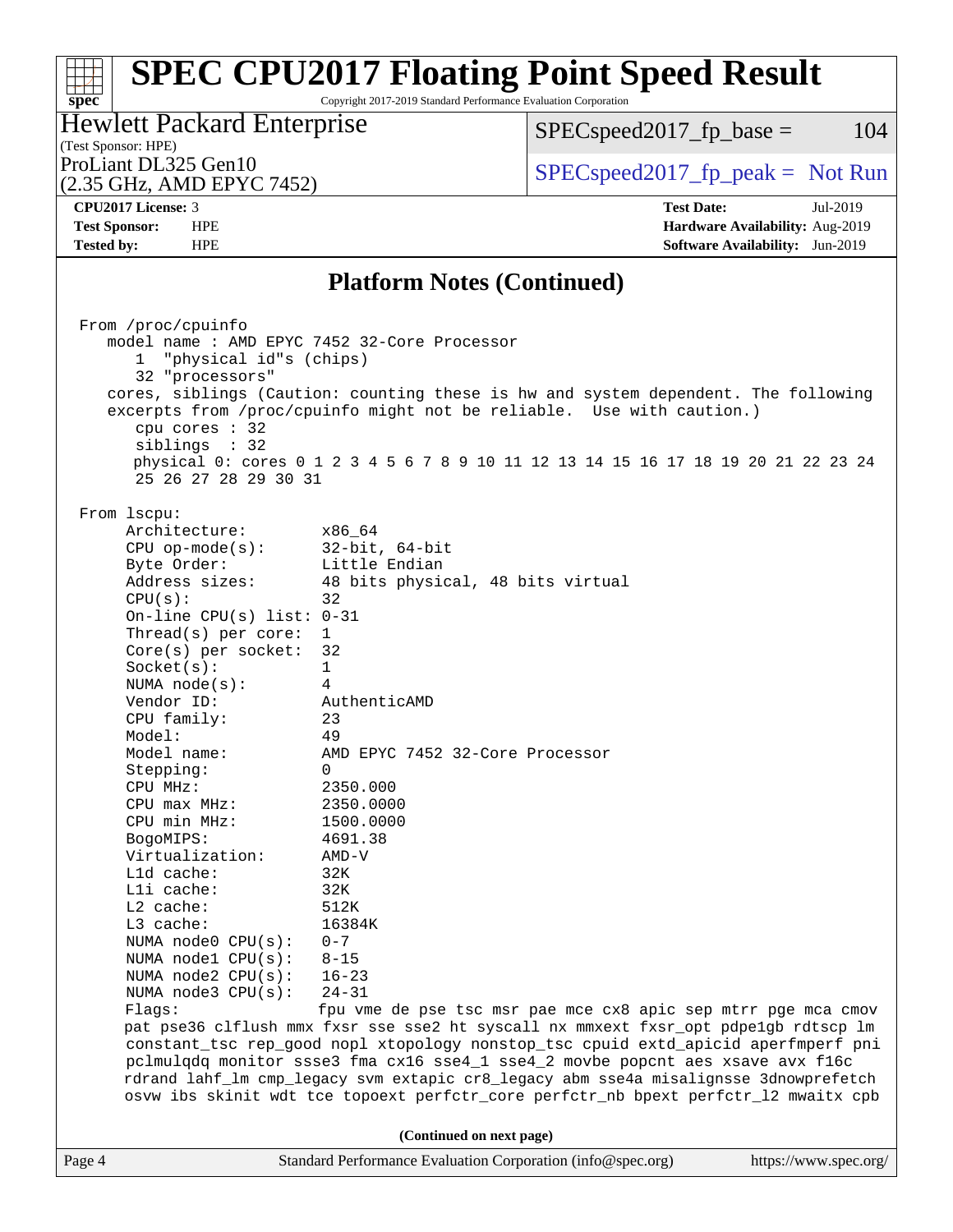Copyright 2017-2019 Standard Performance Evaluation Corporation

| <b>Hewlett Packard Enterprise</b> |  |
|-----------------------------------|--|
| (Test Sponsor: HPE)               |  |
| ProLiant DL325 Gen10              |  |
| (2.35 GHz, AMD EPYC 7452)         |  |

 $SPECspeed2017_fp\_peak = Not Run$ 

 $SPEC speed2017<sub>fp</sub> base =  $104$$ 

| 2017 L<br>CDII<br>_icense:<br>◡▴<br>.<br>$\sim$ |  | --<br>' lato:<br>`ρς1<br>. | $\gamma$<br>Jul<br>້ |
|-------------------------------------------------|--|----------------------------|----------------------|

**[spec](http://www.spec.org/)**

**[Test Sponsor:](http://www.spec.org/auto/cpu2017/Docs/result-fields.html#TestSponsor)** HPE **[Hardware Availability:](http://www.spec.org/auto/cpu2017/Docs/result-fields.html#HardwareAvailability)** Aug-2019 **[Tested by:](http://www.spec.org/auto/cpu2017/Docs/result-fields.html#Testedby)** HPE **[Software Availability:](http://www.spec.org/auto/cpu2017/Docs/result-fields.html#SoftwareAvailability)** Jun-2019

#### **[Platform Notes \(Continued\)](http://www.spec.org/auto/cpu2017/Docs/result-fields.html#PlatformNotes)**

 cat\_l3 cdp\_l3 hw\_pstate ssbd ibrs ibpb stibp vmmcall fsgsbase bmi1 avx2 smep bmi2 cqm rdt\_a rdseed adx smap clflushopt clwb sha\_ni xsaveopt xsavec xgetbv1 xsaves cqm\_llc cqm\_occup\_llc cqm\_mbm\_total cqm\_mbm\_local clzero irperf xsaveerptr arat npt lbrv svm\_lock nrip\_save tsc\_scale vmcb\_clean flushbyasid decodeassists pausefilter pfthreshold avic v\_vmsave\_vmload vgif umip rdpid overflow\_recov succor smca /proc/cpuinfo cache data cache size : 512 KB From numactl --hardware WARNING: a numactl 'node' might or might not correspond to a physical chip. available: 4 nodes (0-3) node 0 cpus: 0 1 2 3 4 5 6 7 node 0 size: 128804 MB node 0 free: 128630 MB node 1 cpus: 8 9 10 11 12 13 14 15 node 1 size: 129021 MB node 1 free: 128807 MB node 2 cpus: 16 17 18 19 20 21 22 23 node 2 size: 128992 MB node 2 free: 128817 MB node 3 cpus: 24 25 26 27 28 29 30 31 node 3 size: 129009 MB node 3 free: 128896 MB node distances: node 0 1 2 3 0: 10 12 12 12 1: 12 10 12 12 2: 12 12 10 12 3: 12 12 12 10 From /proc/meminfo MemTotal: 528207724 kB HugePages\_Total: 0 Hugepagesize: 2048 kB From /etc/\*release\* /etc/\*version\* os-release: NAME="SLES" VERSION="15-SP1" VERSION\_ID="15.1" PRETTY NAME="SUSE Linux Enterprise Server 15 SP1" ID="sles" ID\_LIKE="suse" ANSI\_COLOR="0;32" CPE\_NAME="cpe:/o:suse:sles:15:sp1"

**(Continued on next page)**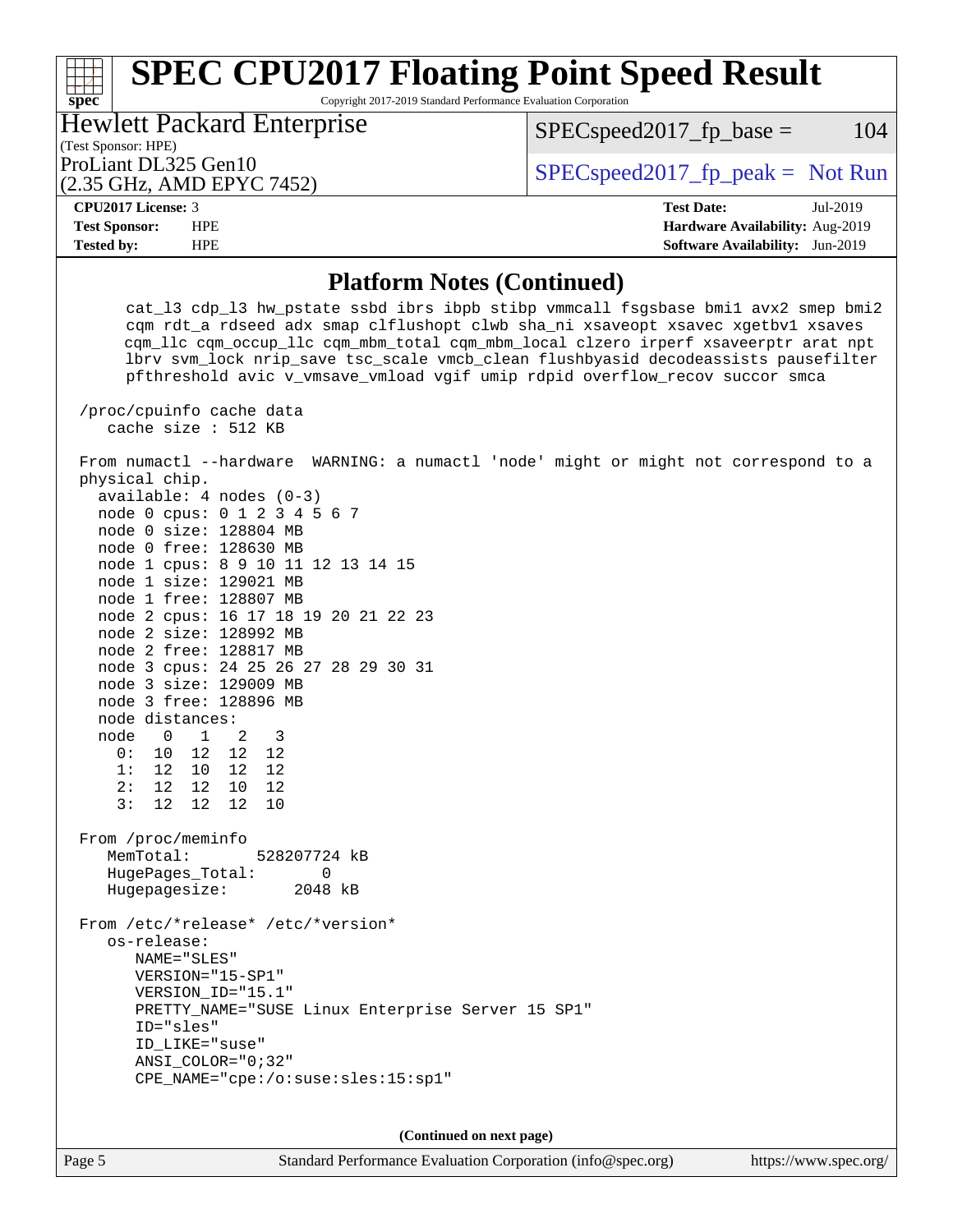Copyright 2017-2019 Standard Performance Evaluation Corporation

(Test Sponsor: HPE) Hewlett Packard Enterprise

(2.35 GHz, AMD EPYC 7452)

 $SPEC speed2017_fp\_base = 104$ 

ProLiant DL325 Gen10  $SPEC speed2017_f$   $peak = Not Run$ 

**[spec](http://www.spec.org/)**

**[CPU2017 License:](http://www.spec.org/auto/cpu2017/Docs/result-fields.html#CPU2017License)** 3 **[Test Date:](http://www.spec.org/auto/cpu2017/Docs/result-fields.html#TestDate)** Jul-2019 **[Test Sponsor:](http://www.spec.org/auto/cpu2017/Docs/result-fields.html#TestSponsor)** HPE **[Hardware Availability:](http://www.spec.org/auto/cpu2017/Docs/result-fields.html#HardwareAvailability)** Aug-2019 **[Tested by:](http://www.spec.org/auto/cpu2017/Docs/result-fields.html#Testedby)** HPE **[Software Availability:](http://www.spec.org/auto/cpu2017/Docs/result-fields.html#SoftwareAvailability)** Jun-2019

#### **[Platform Notes \(Continued\)](http://www.spec.org/auto/cpu2017/Docs/result-fields.html#PlatformNotes)**

uname -a:

 Linux linux-20xx 4.12.14-195-default #1 SMP Tue May 7 10:55:11 UTC 2019 (8fba516) x86\_64 x86\_64 x86\_64 GNU/Linux

Kernel self-reported vulnerability status:

 CVE-2017-5754 (Meltdown): Not affected CVE-2017-5753 (Spectre variant 1): Mitigation: \_\_user pointer sanitization CVE-2017-5715 (Spectre variant 2): Mitigation: Full AMD retpoline, IBPB: conditional, IBRS\_FW, STIBP: disabled, RSB filling

run-level 3 Jul 18 12:17

 SPEC is set to: /home/cpu2017 Filesystem Type Size Used Avail Use% Mounted on /dev/nvme0n1p1 btrfs 373G 24G 349G 7% /home

 Additional information from dmidecode follows. WARNING: Use caution when you interpret this section. The 'dmidecode' program reads system data which is "intended to allow hardware to be accurately determined", but the intent may not be met, as there are frequent changes to hardware, firmware, and the "DMTF SMBIOS" standard. BIOS HPE A41 07/11/2019 Memory: 8x HPE P03054-091 64 GB 4 rank 2933

8x UNKNOWN NOT AVAILABLE

(End of data from sysinfo program)

#### **[Compiler Version Notes](http://www.spec.org/auto/cpu2017/Docs/result-fields.html#CompilerVersionNotes)**

============================================================================== CC 619.lbm\_s(base) 638.imagick\_s(base) 644.nab\_s(base) ------------------------------------------------------------------------------ AOCC.LLVM.1.3.0.B34.2018\_10\_22 clang version 7.0.0 (CLANG: Jenkins AOCC\_1\_3\_0\_Release-Build#34) (based on LLVM AOCC.LLVM.1.3.0.B34.2018\_10\_22) Target: x86\_64-unknown-linux-gnu Thread model: posix InstalledDir: /root/work/compilers/aocc1.3.0/AOCC-1.3.0-Compiler/bin ------------------------------------------------------------------------------ ============================================================================== FC 607.cactuBSSN\_s(base) ------------------------------------------------------------------------------ AOCC.LLVM.1.3.0.B34.2018\_10\_22 clang version 7.0.0 (CLANG: Jenkins AOCC\_1\_3\_0\_Release-Build#34) (based on LLVM AOCC.LLVM.1.3.0.B34.2018\_10\_22) Target: x86\_64-unknown-linux-gnu **(Continued on next page)**

Page 6 Standard Performance Evaluation Corporation [\(info@spec.org\)](mailto:info@spec.org) <https://www.spec.org/>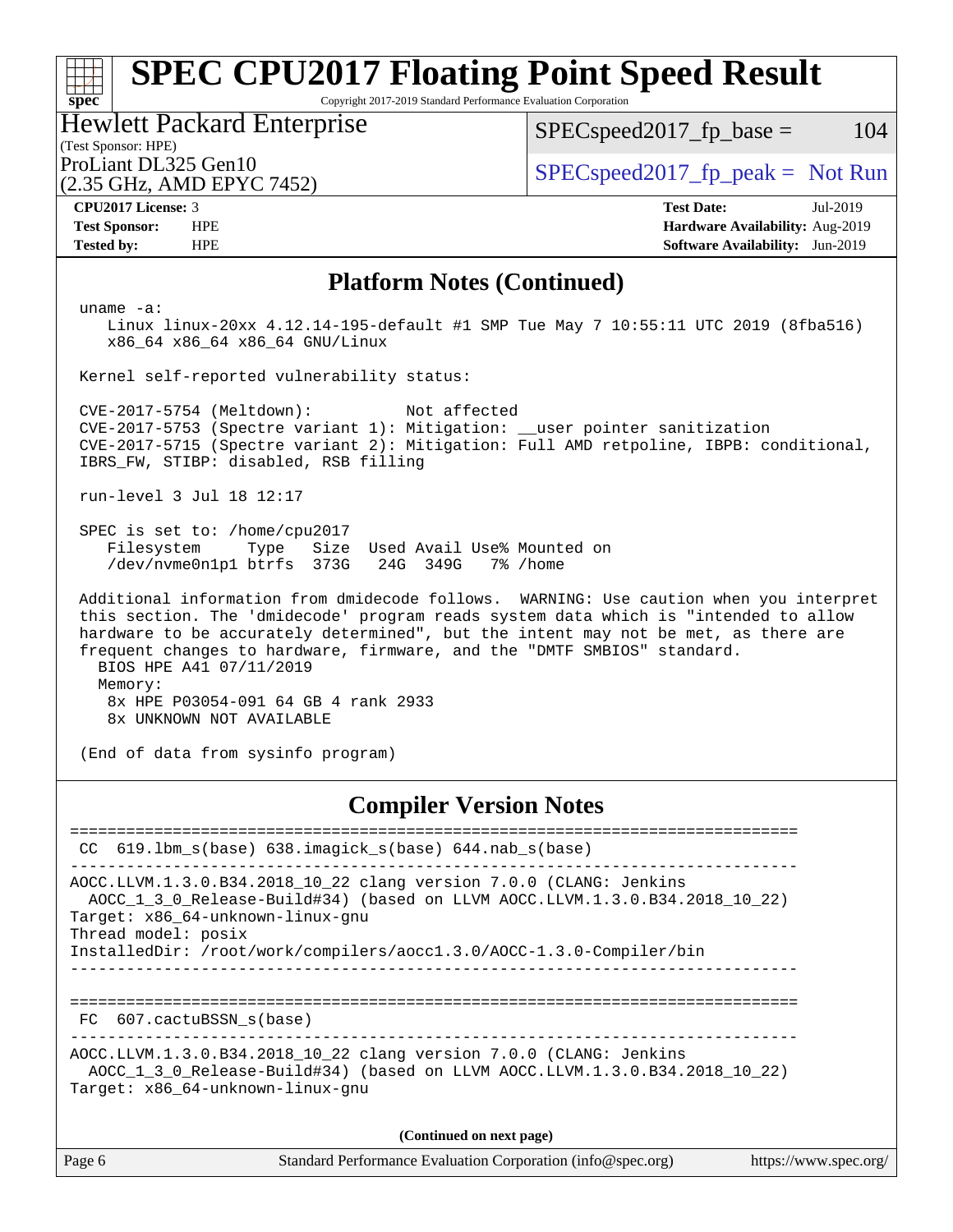Copyright 2017-2019 Standard Performance Evaluation Corporation

(Test Sponsor: HPE) Hewlett Packard Enterprise

(2.35 GHz, AMD EPYC 7452)

ProLiant DL325 Gen10  $SPEC speed2017$  [p\_peak = Not Run

 $SPECspeed2017_fp\_base = 104$ 

**[spec](http://www.spec.org/)**

**[CPU2017 License:](http://www.spec.org/auto/cpu2017/Docs/result-fields.html#CPU2017License)** 3 **[Test Date:](http://www.spec.org/auto/cpu2017/Docs/result-fields.html#TestDate)** Jul-2019 **[Test Sponsor:](http://www.spec.org/auto/cpu2017/Docs/result-fields.html#TestSponsor)** HPE **[Hardware Availability:](http://www.spec.org/auto/cpu2017/Docs/result-fields.html#HardwareAvailability)** Aug-2019 **[Tested by:](http://www.spec.org/auto/cpu2017/Docs/result-fields.html#Testedby)** HPE **[Software Availability:](http://www.spec.org/auto/cpu2017/Docs/result-fields.html#SoftwareAvailability)** Jun-2019

### **[Compiler Version Notes \(Continued\)](http://www.spec.org/auto/cpu2017/Docs/result-fields.html#CompilerVersionNotes)**

| Thread model: posix<br>InstalledDir: /root/work/compilers/aoccl.3.0/AOCC-1.3.0-Compiler/bin<br>AOCC.LLVM.1.3.0.B34.2018_10_22 clang version 7.0.0 (CLANG: Jenkins<br>AOCC_1_3_0_Release-Build#34) (based on LLVM AOCC.LLVM.1.3.0.B34.2018_10_22)<br>Target: x86_64-unknown-linux-gnu<br>Thread model: posix<br>InstalledDir: /root/work/compilers/aoccl.3.0/AOCC-1.3.0-Compiler/bin<br>GNU Fortran (GCC) 4.8.2<br>Copyright (C) 2013 Free Software Foundation, Inc.<br>GNU Fortran comes with NO WARRANTY, to the extent permitted by law.<br>You may redistribute copies of GNU Fortran<br>under the terms of the GNU General Public License.<br>For more information about these matters, see the file named COPYING<br>______________________________________ |
|------------------------------------------------------------------------------------------------------------------------------------------------------------------------------------------------------------------------------------------------------------------------------------------------------------------------------------------------------------------------------------------------------------------------------------------------------------------------------------------------------------------------------------------------------------------------------------------------------------------------------------------------------------------------------------------------------------------------------------------------------------------|
| $FC$ 603.bwaves_s(base) 649.fotonik3d_s(base) 654.roms_s(base)                                                                                                                                                                                                                                                                                                                                                                                                                                                                                                                                                                                                                                                                                                   |
| GNU Fortran (GCC) 4.8.2<br>Copyright (C) 2013 Free Software Foundation, Inc.<br>GNU Fortran comes with NO WARRANTY, to the extent permitted by law.<br>You may redistribute copies of GNU Fortran<br>under the terms of the GNU General Public License.<br>For more information about these matters, see the file named COPYING                                                                                                                                                                                                                                                                                                                                                                                                                                  |
| CC 621.wrf_s(base) 627.cam4_s(base) 628.pop2_s(base)                                                                                                                                                                                                                                                                                                                                                                                                                                                                                                                                                                                                                                                                                                             |
| GNU Fortran (GCC) 4.8.2<br>Copyright (C) 2013 Free Software Foundation, Inc.<br>GNU Fortran comes with NO WARRANTY, to the extent permitted by law.<br>You may redistribute copies of GNU Fortran<br>under the terms of the GNU General Public License.<br>For more information about these matters, see the file named COPYING<br>AOCC.LLVM.1.3.0.B34.2018_10_22 clang version 7.0.0 (CLANG: Jenkins<br>AOCC_1_3_0_Release-Build#34) (based on LLVM AOCC.LLVM.1.3.0.B34.2018_10_22)<br>Target: x86_64-unknown-linux-gnu<br>Thread model: posix<br>InstalledDir: /root/work/compilers/aocc1.3.0/AOCC-1.3.0-Compiler/bin                                                                                                                                          |
|                                                                                                                                                                                                                                                                                                                                                                                                                                                                                                                                                                                                                                                                                                                                                                  |

### **[Base Compiler Invocation](http://www.spec.org/auto/cpu2017/Docs/result-fields.html#BaseCompilerInvocation)**

[C benchmarks:](http://www.spec.org/auto/cpu2017/Docs/result-fields.html#Cbenchmarks) [clang](http://www.spec.org/cpu2017/results/res2019q3/cpu2017-20190723-16396.flags.html#user_CCbase_clang-c)

**(Continued on next page)**

Page 7 Standard Performance Evaluation Corporation [\(info@spec.org\)](mailto:info@spec.org) <https://www.spec.org/>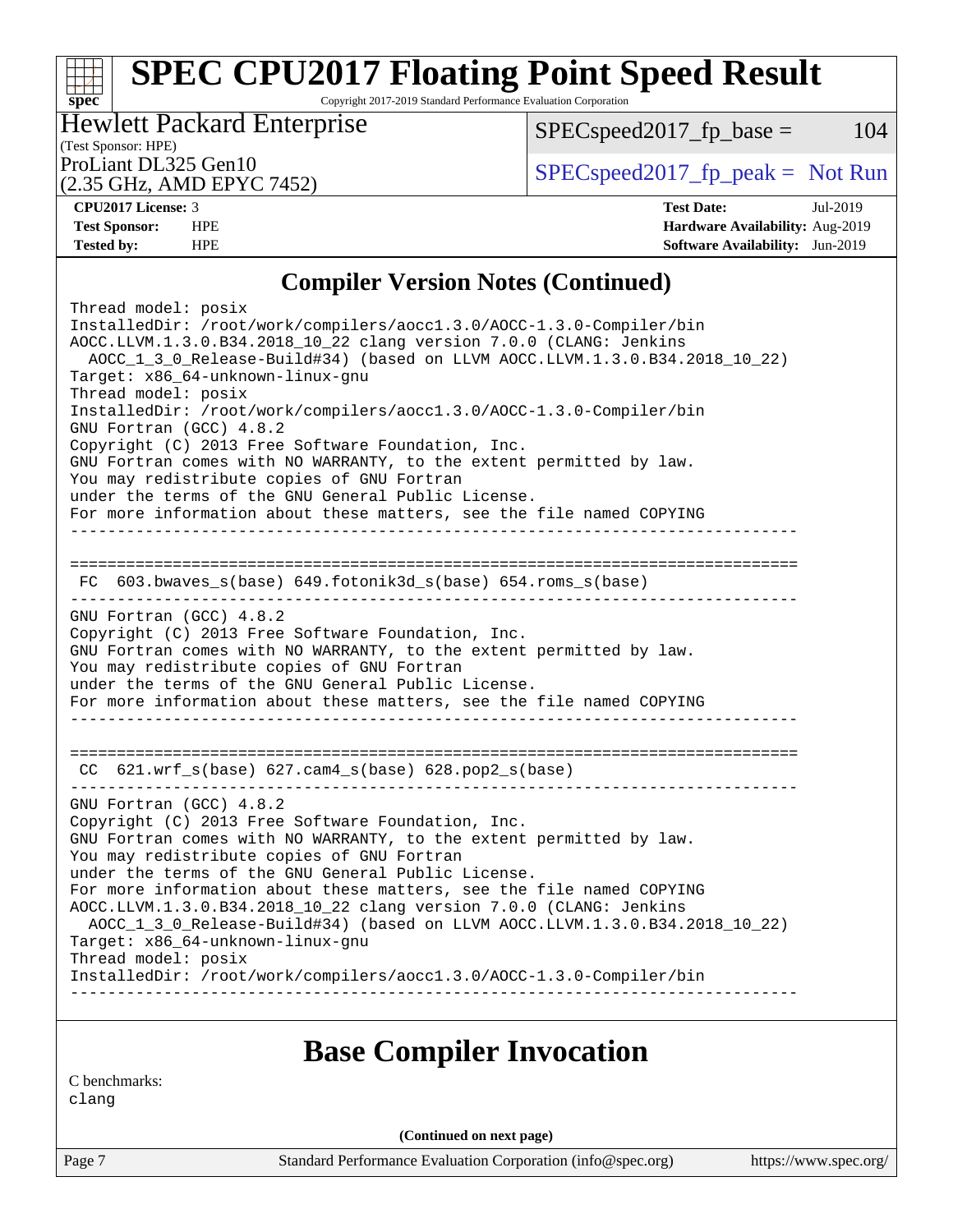Copyright 2017-2019 Standard Performance Evaluation Corporation

#### (Test Sponsor: HPE) Hewlett Packard Enterprise (2.35 GHz, AMD EPYC 7452) ProLiant DL325 Gen10  $SPEC speed2017_fp\_peak = Not Run$

 $SPEC speed2017_fp\_base = 104$ 

# **[CPU2017 License:](http://www.spec.org/auto/cpu2017/Docs/result-fields.html#CPU2017License)** 3 **[Test Date:](http://www.spec.org/auto/cpu2017/Docs/result-fields.html#TestDate)** Jul-2019

**[spec](http://www.spec.org/)**

**[Test Sponsor:](http://www.spec.org/auto/cpu2017/Docs/result-fields.html#TestSponsor)** HPE **[Hardware Availability:](http://www.spec.org/auto/cpu2017/Docs/result-fields.html#HardwareAvailability)** Aug-2019 **[Tested by:](http://www.spec.org/auto/cpu2017/Docs/result-fields.html#Testedby)** HPE **[Software Availability:](http://www.spec.org/auto/cpu2017/Docs/result-fields.html#SoftwareAvailability)** Jun-2019

### **[Base Compiler Invocation \(Continued\)](http://www.spec.org/auto/cpu2017/Docs/result-fields.html#BaseCompilerInvocation)**

[Fortran benchmarks](http://www.spec.org/auto/cpu2017/Docs/result-fields.html#Fortranbenchmarks): [clang](http://www.spec.org/cpu2017/results/res2019q3/cpu2017-20190723-16396.flags.html#user_FCbase_clang-c) [gfortran](http://www.spec.org/cpu2017/results/res2019q3/cpu2017-20190723-16396.flags.html#user_FCbase_aocc-gfortran_128c91a56d61ddb07404721e65b8f9498c31a443dacbd3b7f212891090eca86e2d099b520f75b99e9e8ac4fdec01f4d15f0b65e47123ec4c42b0759045731a1f)

[Benchmarks using both Fortran and C:](http://www.spec.org/auto/cpu2017/Docs/result-fields.html#BenchmarksusingbothFortranandC) [clang](http://www.spec.org/cpu2017/results/res2019q3/cpu2017-20190723-16396.flags.html#user_CC_FCbase_clang-c) [gfortran](http://www.spec.org/cpu2017/results/res2019q3/cpu2017-20190723-16396.flags.html#user_CC_FCbase_aocc-gfortran_128c91a56d61ddb07404721e65b8f9498c31a443dacbd3b7f212891090eca86e2d099b520f75b99e9e8ac4fdec01f4d15f0b65e47123ec4c42b0759045731a1f)

[Benchmarks using Fortran, C, and C++:](http://www.spec.org/auto/cpu2017/Docs/result-fields.html#BenchmarksusingFortranCandCXX) [clang++](http://www.spec.org/cpu2017/results/res2019q3/cpu2017-20190723-16396.flags.html#user_CC_CXX_FCbase_clang-cpp) [clang](http://www.spec.org/cpu2017/results/res2019q3/cpu2017-20190723-16396.flags.html#user_CC_CXX_FCbase_clang-c) [gfortran](http://www.spec.org/cpu2017/results/res2019q3/cpu2017-20190723-16396.flags.html#user_CC_CXX_FCbase_aocc-gfortran_128c91a56d61ddb07404721e65b8f9498c31a443dacbd3b7f212891090eca86e2d099b520f75b99e9e8ac4fdec01f4d15f0b65e47123ec4c42b0759045731a1f)

### **[Base Portability Flags](http://www.spec.org/auto/cpu2017/Docs/result-fields.html#BasePortabilityFlags)**

 603.bwaves\_s: [-DSPEC\\_LP64](http://www.spec.org/cpu2017/results/res2019q3/cpu2017-20190723-16396.flags.html#suite_baseEXTRA_PORTABILITY603_bwaves_s_DSPEC_LP64) 607.cactuBSSN\_s: [-DSPEC\\_LP64](http://www.spec.org/cpu2017/results/res2019q3/cpu2017-20190723-16396.flags.html#suite_baseEXTRA_PORTABILITY607_cactuBSSN_s_DSPEC_LP64) 619.lbm\_s: [-DSPEC\\_LP64](http://www.spec.org/cpu2017/results/res2019q3/cpu2017-20190723-16396.flags.html#suite_baseEXTRA_PORTABILITY619_lbm_s_DSPEC_LP64) 621.wrf\_s: [-DSPEC\\_CASE\\_FLAG](http://www.spec.org/cpu2017/results/res2019q3/cpu2017-20190723-16396.flags.html#b621.wrf_s_baseCPORTABILITY_DSPEC_CASE_FLAG) [-fconvert=big-endian](http://www.spec.org/cpu2017/results/res2019q3/cpu2017-20190723-16396.flags.html#user_baseFPORTABILITY621_wrf_s_F-fconvert) [-DSPEC\\_LP64](http://www.spec.org/cpu2017/results/res2019q3/cpu2017-20190723-16396.flags.html#suite_baseEXTRA_PORTABILITY621_wrf_s_DSPEC_LP64) 627.cam4\_s: [-DSPEC\\_CASE\\_FLAG](http://www.spec.org/cpu2017/results/res2019q3/cpu2017-20190723-16396.flags.html#b627.cam4_s_basePORTABILITY_DSPEC_CASE_FLAG) [-DSPEC\\_LP64](http://www.spec.org/cpu2017/results/res2019q3/cpu2017-20190723-16396.flags.html#suite_baseEXTRA_PORTABILITY627_cam4_s_DSPEC_LP64) 628.pop2\_s: [-DSPEC\\_CASE\\_FLAG](http://www.spec.org/cpu2017/results/res2019q3/cpu2017-20190723-16396.flags.html#b628.pop2_s_baseCPORTABILITY_DSPEC_CASE_FLAG) [-fconvert=big-endian](http://www.spec.org/cpu2017/results/res2019q3/cpu2017-20190723-16396.flags.html#user_baseFPORTABILITY628_pop2_s_F-fconvert) [-DSPEC\\_LP64](http://www.spec.org/cpu2017/results/res2019q3/cpu2017-20190723-16396.flags.html#suite_baseEXTRA_PORTABILITY628_pop2_s_DSPEC_LP64) 638.imagick\_s: [-DSPEC\\_LP64](http://www.spec.org/cpu2017/results/res2019q3/cpu2017-20190723-16396.flags.html#suite_baseEXTRA_PORTABILITY638_imagick_s_DSPEC_LP64) 644.nab\_s: [-DSPEC\\_LP64](http://www.spec.org/cpu2017/results/res2019q3/cpu2017-20190723-16396.flags.html#suite_baseEXTRA_PORTABILITY644_nab_s_DSPEC_LP64) 649.fotonik3d\_s: [-DSPEC\\_LP64](http://www.spec.org/cpu2017/results/res2019q3/cpu2017-20190723-16396.flags.html#suite_baseEXTRA_PORTABILITY649_fotonik3d_s_DSPEC_LP64) 654.roms\_s: [-DSPEC\\_LP64](http://www.spec.org/cpu2017/results/res2019q3/cpu2017-20190723-16396.flags.html#suite_baseEXTRA_PORTABILITY654_roms_s_DSPEC_LP64)

## **[Base Optimization Flags](http://www.spec.org/auto/cpu2017/Docs/result-fields.html#BaseOptimizationFlags)**

[C benchmarks](http://www.spec.org/auto/cpu2017/Docs/result-fields.html#Cbenchmarks):

```
-flto -Wl,-plugin-opt=-merge-constant
-Wl,-plugin-opt=-lsr-in-nested-loop
-Wl,-plugin-opt=-enable-vectorize-compares=false -O3 -ffast-math
-march=znver1 -mno-avx2 -fstruct-layout=3 -mllvm -unroll-threshold=50
-fremap-arrays -mllvm -inline-threshold=1000
-flv-function-specialization -mllvm -enable-gvn-hoist
-mllvm -function-specialize -z muldefs -DSPEC_OPENMP -fopenmp
-fopenmp=libomp -lomp -lpthread -ldl -ljemalloc -lamdlibm
Fortran benchmarks: 
-flto -Wl,-plugin-opt=-merge-constant
-Wl,-plugin-opt=-lsr-in-nested-loop
-Wl,-plugin-opt=-enable-vectorize-compares=false -O3 -mavx -madx
-funroll-loops -ffast-math -z muldefs -fplugin=dragonegg.so
-fplugin-arg-dragonegg-llvm-option=-merge-constant
                                    (Continued on next page)
```

|--|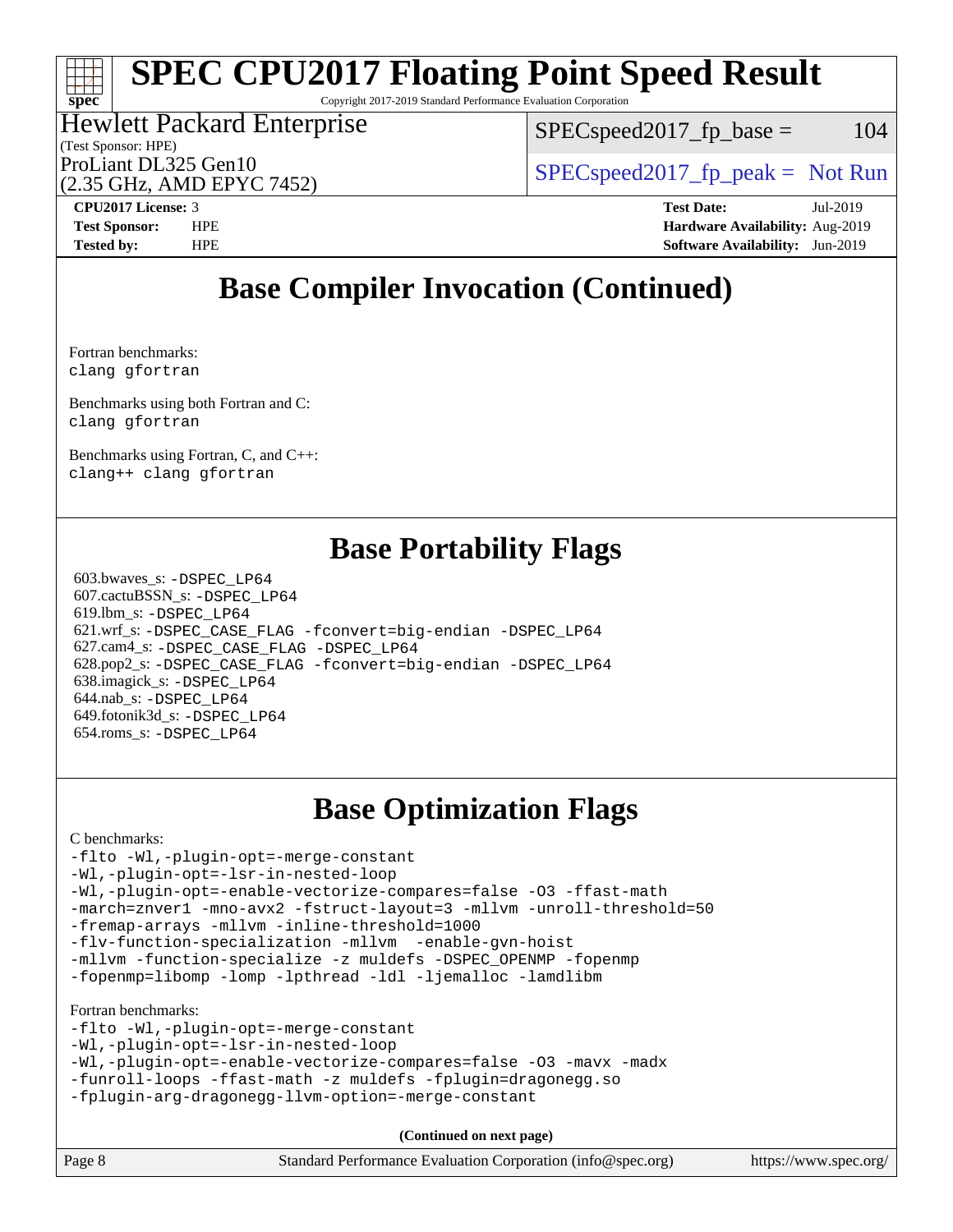Copyright 2017-2019 Standard Performance Evaluation Corporation

(Test Sponsor: HPE) Hewlett Packard Enterprise

 $SPEC speed2017<sub>fp</sub> base =  $104$$ 

(2.35 GHz, AMD EPYC 7452)

ProLiant DL325 Gen10  $SPEC speed2017$  [p\_peak = Not Run

**[spec](http://www.spec.org/)**

**[CPU2017 License:](http://www.spec.org/auto/cpu2017/Docs/result-fields.html#CPU2017License)** 3 **[Test Date:](http://www.spec.org/auto/cpu2017/Docs/result-fields.html#TestDate)** Jul-2019 **[Test Sponsor:](http://www.spec.org/auto/cpu2017/Docs/result-fields.html#TestSponsor)** HPE **[Hardware Availability:](http://www.spec.org/auto/cpu2017/Docs/result-fields.html#HardwareAvailability)** Aug-2019 **[Tested by:](http://www.spec.org/auto/cpu2017/Docs/result-fields.html#Testedby)** HPE **[Software Availability:](http://www.spec.org/auto/cpu2017/Docs/result-fields.html#SoftwareAvailability)** Jun-2019

## **[Base Optimization Flags \(Continued\)](http://www.spec.org/auto/cpu2017/Docs/result-fields.html#BaseOptimizationFlags)**

[Fortran benchmarks](http://www.spec.org/auto/cpu2017/Docs/result-fields.html#Fortranbenchmarks) (continued):

[-fplugin-arg-dragonegg-llvm-option=-enable-vectorize-compares:false](http://www.spec.org/cpu2017/results/res2019q3/cpu2017-20190723-16396.flags.html#user_FCbase_disable-vectorize-compares_d4094b735d9772f5001bab891b2a0f9b1e0f937da6fdfe4e9819ace3776bcc13a4b4fcd9a28f53dc5d73dd9ab9700532467376ddc09187e57c9ec8837a5c2d32) [-DSPEC\\_OPENMP](http://www.spec.org/cpu2017/results/res2019q3/cpu2017-20190723-16396.flags.html#suite_FCbase_DSPEC_OPENMP) [-fopenmp](http://www.spec.org/cpu2017/results/res2019q3/cpu2017-20190723-16396.flags.html#user_FCbase_F-fopenmp) [-fopenmp=libomp](http://www.spec.org/cpu2017/results/res2019q3/cpu2017-20190723-16396.flags.html#user_FCbase_F-fopenmp_3eb6ab80166bcc84161ff8c20c8d5bc344f88119f45620444596454f7d72e99b7a0ceefc2d1b4d190bd07306bbfdfc20f11f5a2dc69c9b03c72239f8406741c3) [-lomp](http://www.spec.org/cpu2017/results/res2019q3/cpu2017-20190723-16396.flags.html#user_FCbase_F-lomp) [-lpthread](http://www.spec.org/cpu2017/results/res2019q3/cpu2017-20190723-16396.flags.html#user_FCbase_F-lpthread) [-ldl](http://www.spec.org/cpu2017/results/res2019q3/cpu2017-20190723-16396.flags.html#user_FCbase_F-ldl) [-ljemalloc](http://www.spec.org/cpu2017/results/res2019q3/cpu2017-20190723-16396.flags.html#user_FCbase_jemalloc-lib) [-lamdlibm](http://www.spec.org/cpu2017/results/res2019q3/cpu2017-20190723-16396.flags.html#user_FCbase_F-lamdlibm) [-lgfortran](http://www.spec.org/cpu2017/results/res2019q3/cpu2017-20190723-16396.flags.html#user_FCbase_F-lgfortran) [Benchmarks using both Fortran and C](http://www.spec.org/auto/cpu2017/Docs/result-fields.html#BenchmarksusingbothFortranandC): [-flto](http://www.spec.org/cpu2017/results/res2019q3/cpu2017-20190723-16396.flags.html#user_CC_FCbase_aocc-flto) [-Wl,-plugin-opt=-merge-constant](http://www.spec.org/cpu2017/results/res2019q3/cpu2017-20190723-16396.flags.html#user_CC_FCbase_F-merge-constant_1d79771b5442061d9c8e05556c6b0c655e6c9e66f8c6936b0129d434b6acd2b1cf1b7cd2540d1570ff636111b08a6bc36e2e61fc34531f8ef7c1a34c57be1dbb) [-Wl,-plugin-opt=-lsr-in-nested-loop](http://www.spec.org/cpu2017/results/res2019q3/cpu2017-20190723-16396.flags.html#user_CC_FCbase_lsr-in-nested-loop_1cff93fd95162f5e77640b5271e8bed680fb62b4a8d96fb8ab217ff3244646f1fbb342e31af83c263403bbf5249c7dc7732d5c86c3eab4cc8d32dcb7a6f33ca0) [-Wl,-plugin-opt=-enable-vectorize-compares=false](http://www.spec.org/cpu2017/results/res2019q3/cpu2017-20190723-16396.flags.html#user_CC_FCbase_disable-vectorize-compares_b853f8418a42cc06a425f4a16db6b380d14e00519cd0324381fbe3b5fed198752fe9eb4cd4ff428f878821db69d9c031475f4f5f073a0fc0b0734450034716e8) [-O3](http://www.spec.org/cpu2017/results/res2019q3/cpu2017-20190723-16396.flags.html#user_CC_FCbase_F-O3) [-ffast-math](http://www.spec.org/cpu2017/results/res2019q3/cpu2017-20190723-16396.flags.html#user_CC_FCbase_aocc-ffast-math) [-march=znver1](http://www.spec.org/cpu2017/results/res2019q3/cpu2017-20190723-16396.flags.html#user_CC_FCbase_aocc-march) [-mno-avx2](http://www.spec.org/cpu2017/results/res2019q3/cpu2017-20190723-16396.flags.html#user_CC_FCbase_F-mno-avx2) [-fstruct-layout=3](http://www.spec.org/cpu2017/results/res2019q3/cpu2017-20190723-16396.flags.html#user_CC_FCbase_struct-layout) [-mllvm -unroll-threshold=50](http://www.spec.org/cpu2017/results/res2019q3/cpu2017-20190723-16396.flags.html#user_CC_FCbase_unroll-threshold_458874500b2c105d6d5cb4d7a611c40e2b16e9e3d26b355fea72d644c3673b4de4b3932662f0ed3dbec75c491a13da2d2ca81180bd779dc531083ef1e1e549dc) [-fremap-arrays](http://www.spec.org/cpu2017/results/res2019q3/cpu2017-20190723-16396.flags.html#user_CC_FCbase_F-fremap-arrays) [-mllvm -inline-threshold=1000](http://www.spec.org/cpu2017/results/res2019q3/cpu2017-20190723-16396.flags.html#user_CC_FCbase_dragonegg-llvm-inline-threshold_b7832241b0a6397e4ecdbaf0eb7defdc10f885c2a282fa3240fdc99844d543fda39cf8a4a9dccf68cf19b5438ac3b455264f478df15da0f4988afa40d8243bab) [-flv-function-specialization](http://www.spec.org/cpu2017/results/res2019q3/cpu2017-20190723-16396.flags.html#user_CC_FCbase_F-flv-function-specialization) [-mllvm -enable-gvn-hoist](http://www.spec.org/cpu2017/results/res2019q3/cpu2017-20190723-16396.flags.html#user_CC_FCbase_F-enable-gvn-hoist_98f0171d4f818d7f97896885cc39145d9c6ec6ecaa45bb289c3a12839072136e4af160d9bd95e903e60fee72c4a35db75799b8a57e2b8d1ccd3b6c61417e660c) [-mllvm -function-specialize](http://www.spec.org/cpu2017/results/res2019q3/cpu2017-20190723-16396.flags.html#user_CC_FCbase_function-specialize_233b3bdba86027f1b094368157e481c5bc59f40286dc25bfadc1858dcd5745c24fd30d5f188710db7fea399bcc9f44a80b3ce3aacc70a8870250c3ae5e1f35b8) [-mavx](http://www.spec.org/cpu2017/results/res2019q3/cpu2017-20190723-16396.flags.html#user_CC_FCbase_F-mavx) [-madx](http://www.spec.org/cpu2017/results/res2019q3/cpu2017-20190723-16396.flags.html#user_CC_FCbase_F-madx) [-funroll-loops](http://www.spec.org/cpu2017/results/res2019q3/cpu2017-20190723-16396.flags.html#user_CC_FCbase_aocc-unroll-loops) [-z muldefs](http://www.spec.org/cpu2017/results/res2019q3/cpu2017-20190723-16396.flags.html#user_CC_FCbase_aocc-muldefs) [-fplugin=dragonegg.so](http://www.spec.org/cpu2017/results/res2019q3/cpu2017-20190723-16396.flags.html#user_CC_FCbase_plugin-DragonEgg) [-fplugin-arg-dragonegg-llvm-option=-merge-constant](http://www.spec.org/cpu2017/results/res2019q3/cpu2017-20190723-16396.flags.html#user_CC_FCbase_F-merge-constant_37fd66d07a4fbae8f1b816e843c3ed1ebaa48f794b65ea8be746a1880566a3d23eba4a3c37b5c024650311adcf9247c62af28144803b3729b14be14423fa5142) [-fplugin-arg-dragonegg-llvm-option=-enable-vectorize-compares:false](http://www.spec.org/cpu2017/results/res2019q3/cpu2017-20190723-16396.flags.html#user_CC_FCbase_disable-vectorize-compares_d4094b735d9772f5001bab891b2a0f9b1e0f937da6fdfe4e9819ace3776bcc13a4b4fcd9a28f53dc5d73dd9ab9700532467376ddc09187e57c9ec8837a5c2d32) [-DSPEC\\_OPENMP](http://www.spec.org/cpu2017/results/res2019q3/cpu2017-20190723-16396.flags.html#suite_CC_FCbase_DSPEC_OPENMP) [-fopenmp](http://www.spec.org/cpu2017/results/res2019q3/cpu2017-20190723-16396.flags.html#user_CC_FCbase_F-fopenmp) [-fopenmp=libomp](http://www.spec.org/cpu2017/results/res2019q3/cpu2017-20190723-16396.flags.html#user_CC_FCbase_F-fopenmp_3eb6ab80166bcc84161ff8c20c8d5bc344f88119f45620444596454f7d72e99b7a0ceefc2d1b4d190bd07306bbfdfc20f11f5a2dc69c9b03c72239f8406741c3) [-lomp](http://www.spec.org/cpu2017/results/res2019q3/cpu2017-20190723-16396.flags.html#user_CC_FCbase_F-lomp) [-lpthread](http://www.spec.org/cpu2017/results/res2019q3/cpu2017-20190723-16396.flags.html#user_CC_FCbase_F-lpthread) [-ldl](http://www.spec.org/cpu2017/results/res2019q3/cpu2017-20190723-16396.flags.html#user_CC_FCbase_F-ldl) [-ljemalloc](http://www.spec.org/cpu2017/results/res2019q3/cpu2017-20190723-16396.flags.html#user_CC_FCbase_jemalloc-lib) [-lamdlibm](http://www.spec.org/cpu2017/results/res2019q3/cpu2017-20190723-16396.flags.html#user_CC_FCbase_F-lamdlibm) [-lgfortran](http://www.spec.org/cpu2017/results/res2019q3/cpu2017-20190723-16396.flags.html#user_CC_FCbase_F-lgfortran) [Benchmarks using Fortran, C, and C++:](http://www.spec.org/auto/cpu2017/Docs/result-fields.html#BenchmarksusingFortranCandCXX) [-std=c++98](http://www.spec.org/cpu2017/results/res2019q3/cpu2017-20190723-16396.flags.html#user_CC_CXX_FCbase_std-cpp) [-flto](http://www.spec.org/cpu2017/results/res2019q3/cpu2017-20190723-16396.flags.html#user_CC_CXX_FCbase_aocc-flto) [-Wl,-plugin-opt=-merge-constant](http://www.spec.org/cpu2017/results/res2019q3/cpu2017-20190723-16396.flags.html#user_CC_CXX_FCbase_F-merge-constant_1d79771b5442061d9c8e05556c6b0c655e6c9e66f8c6936b0129d434b6acd2b1cf1b7cd2540d1570ff636111b08a6bc36e2e61fc34531f8ef7c1a34c57be1dbb) [-Wl,-plugin-opt=-lsr-in-nested-loop](http://www.spec.org/cpu2017/results/res2019q3/cpu2017-20190723-16396.flags.html#user_CC_CXX_FCbase_lsr-in-nested-loop_1cff93fd95162f5e77640b5271e8bed680fb62b4a8d96fb8ab217ff3244646f1fbb342e31af83c263403bbf5249c7dc7732d5c86c3eab4cc8d32dcb7a6f33ca0) [-Wl,-plugin-opt=-enable-vectorize-compares=false](http://www.spec.org/cpu2017/results/res2019q3/cpu2017-20190723-16396.flags.html#user_CC_CXX_FCbase_disable-vectorize-compares_b853f8418a42cc06a425f4a16db6b380d14e00519cd0324381fbe3b5fed198752fe9eb4cd4ff428f878821db69d9c031475f4f5f073a0fc0b0734450034716e8) [-O3](http://www.spec.org/cpu2017/results/res2019q3/cpu2017-20190723-16396.flags.html#user_CC_CXX_FCbase_F-O3) [-ffast-math](http://www.spec.org/cpu2017/results/res2019q3/cpu2017-20190723-16396.flags.html#user_CC_CXX_FCbase_aocc-ffast-math) [-march=znver1](http://www.spec.org/cpu2017/results/res2019q3/cpu2017-20190723-16396.flags.html#user_CC_CXX_FCbase_aocc-march) [-mno-avx2](http://www.spec.org/cpu2017/results/res2019q3/cpu2017-20190723-16396.flags.html#user_CC_CXX_FCbase_F-mno-avx2) [-fstruct-layout=3](http://www.spec.org/cpu2017/results/res2019q3/cpu2017-20190723-16396.flags.html#user_CC_CXX_FCbase_struct-layout) [-mllvm -unroll-threshold=50](http://www.spec.org/cpu2017/results/res2019q3/cpu2017-20190723-16396.flags.html#user_CC_CXX_FCbase_unroll-threshold_458874500b2c105d6d5cb4d7a611c40e2b16e9e3d26b355fea72d644c3673b4de4b3932662f0ed3dbec75c491a13da2d2ca81180bd779dc531083ef1e1e549dc) [-fremap-arrays](http://www.spec.org/cpu2017/results/res2019q3/cpu2017-20190723-16396.flags.html#user_CC_CXX_FCbase_F-fremap-arrays) [-mllvm -inline-threshold=1000](http://www.spec.org/cpu2017/results/res2019q3/cpu2017-20190723-16396.flags.html#user_CC_CXX_FCbase_dragonegg-llvm-inline-threshold_b7832241b0a6397e4ecdbaf0eb7defdc10f885c2a282fa3240fdc99844d543fda39cf8a4a9dccf68cf19b5438ac3b455264f478df15da0f4988afa40d8243bab) [-flv-function-specialization](http://www.spec.org/cpu2017/results/res2019q3/cpu2017-20190723-16396.flags.html#user_CC_CXX_FCbase_F-flv-function-specialization) [-mllvm -enable-gvn-hoist](http://www.spec.org/cpu2017/results/res2019q3/cpu2017-20190723-16396.flags.html#user_CC_CXX_FCbase_F-enable-gvn-hoist_98f0171d4f818d7f97896885cc39145d9c6ec6ecaa45bb289c3a12839072136e4af160d9bd95e903e60fee72c4a35db75799b8a57e2b8d1ccd3b6c61417e660c) [-mllvm -function-specialize](http://www.spec.org/cpu2017/results/res2019q3/cpu2017-20190723-16396.flags.html#user_CC_CXX_FCbase_function-specialize_233b3bdba86027f1b094368157e481c5bc59f40286dc25bfadc1858dcd5745c24fd30d5f188710db7fea399bcc9f44a80b3ce3aacc70a8870250c3ae5e1f35b8) [-mllvm -unroll-threshold=100](http://www.spec.org/cpu2017/results/res2019q3/cpu2017-20190723-16396.flags.html#user_CC_CXX_FCbase_unroll-threshold_2755d0c78138845d361fa1543e3a063fffa198df9b3edf0cfb856bbc88a81e1769b12ac7a550c5d35197be55360db1a3f95a8d1304df999456cabf5120c45168) [-finline-aggressive](http://www.spec.org/cpu2017/results/res2019q3/cpu2017-20190723-16396.flags.html#user_CC_CXX_FCbase_F-finline-aggressive) [-mllvm -enable-vectorize-compares=false](http://www.spec.org/cpu2017/results/res2019q3/cpu2017-20190723-16396.flags.html#user_CC_CXX_FCbase_disable-vectorize-compares_744e96dfaf0e6a0a8f558ad1f5117f7c029494e749ba2ce0369b998eced2f14f36c9acf9c44ff6efbd2349df21357d03f05694bcf5c1bda7e49ae93e191b7f84) [-mavx](http://www.spec.org/cpu2017/results/res2019q3/cpu2017-20190723-16396.flags.html#user_CC_CXX_FCbase_F-mavx) [-madx](http://www.spec.org/cpu2017/results/res2019q3/cpu2017-20190723-16396.flags.html#user_CC_CXX_FCbase_F-madx) [-funroll-loops](http://www.spec.org/cpu2017/results/res2019q3/cpu2017-20190723-16396.flags.html#user_CC_CXX_FCbase_aocc-unroll-loops) [-z muldefs](http://www.spec.org/cpu2017/results/res2019q3/cpu2017-20190723-16396.flags.html#user_CC_CXX_FCbase_aocc-muldefs) [-fplugin=dragonegg.so](http://www.spec.org/cpu2017/results/res2019q3/cpu2017-20190723-16396.flags.html#user_CC_CXX_FCbase_plugin-DragonEgg) [-fplugin-arg-dragonegg-llvm-option=-merge-constant](http://www.spec.org/cpu2017/results/res2019q3/cpu2017-20190723-16396.flags.html#user_CC_CXX_FCbase_F-merge-constant_37fd66d07a4fbae8f1b816e843c3ed1ebaa48f794b65ea8be746a1880566a3d23eba4a3c37b5c024650311adcf9247c62af28144803b3729b14be14423fa5142) [-fplugin-arg-dragonegg-llvm-option=-enable-vectorize-compares:false](http://www.spec.org/cpu2017/results/res2019q3/cpu2017-20190723-16396.flags.html#user_CC_CXX_FCbase_disable-vectorize-compares_d4094b735d9772f5001bab891b2a0f9b1e0f937da6fdfe4e9819ace3776bcc13a4b4fcd9a28f53dc5d73dd9ab9700532467376ddc09187e57c9ec8837a5c2d32)

[-DSPEC\\_OPENMP](http://www.spec.org/cpu2017/results/res2019q3/cpu2017-20190723-16396.flags.html#suite_CC_CXX_FCbase_DSPEC_OPENMP) [-fopenmp](http://www.spec.org/cpu2017/results/res2019q3/cpu2017-20190723-16396.flags.html#user_CC_CXX_FCbase_F-fopenmp) [-fopenmp=libomp](http://www.spec.org/cpu2017/results/res2019q3/cpu2017-20190723-16396.flags.html#user_CC_CXX_FCbase_F-fopenmp_3eb6ab80166bcc84161ff8c20c8d5bc344f88119f45620444596454f7d72e99b7a0ceefc2d1b4d190bd07306bbfdfc20f11f5a2dc69c9b03c72239f8406741c3) [-lomp](http://www.spec.org/cpu2017/results/res2019q3/cpu2017-20190723-16396.flags.html#user_CC_CXX_FCbase_F-lomp) [-lpthread](http://www.spec.org/cpu2017/results/res2019q3/cpu2017-20190723-16396.flags.html#user_CC_CXX_FCbase_F-lpthread) [-ldl](http://www.spec.org/cpu2017/results/res2019q3/cpu2017-20190723-16396.flags.html#user_CC_CXX_FCbase_F-ldl)

[-ljemalloc](http://www.spec.org/cpu2017/results/res2019q3/cpu2017-20190723-16396.flags.html#user_CC_CXX_FCbase_jemalloc-lib) [-lamdlibm](http://www.spec.org/cpu2017/results/res2019q3/cpu2017-20190723-16396.flags.html#user_CC_CXX_FCbase_F-lamdlibm)

### **[Base Other Flags](http://www.spec.org/auto/cpu2017/Docs/result-fields.html#BaseOtherFlags)**

[C benchmarks](http://www.spec.org/auto/cpu2017/Docs/result-fields.html#Cbenchmarks): [-Wno-return-type](http://www.spec.org/cpu2017/results/res2019q3/cpu2017-20190723-16396.flags.html#user_CCbase_F-Wno-return-type) [-DUSE\\_OPENMP](http://www.spec.org/cpu2017/results/res2019q3/cpu2017-20190723-16396.flags.html#user_CCbase_F-DUSE_OPENMP)

[Fortran benchmarks](http://www.spec.org/auto/cpu2017/Docs/result-fields.html#Fortranbenchmarks): [-DUSE\\_OPENMP](http://www.spec.org/cpu2017/results/res2019q3/cpu2017-20190723-16396.flags.html#user_FCbase_F-DUSE_OPENMP) [-Wno-return-type](http://www.spec.org/cpu2017/results/res2019q3/cpu2017-20190723-16396.flags.html#user_FCbase_F-Wno-return-type)

[Benchmarks using both Fortran and C](http://www.spec.org/auto/cpu2017/Docs/result-fields.html#BenchmarksusingbothFortranandC): [-DUSE\\_OPENMP](http://www.spec.org/cpu2017/results/res2019q3/cpu2017-20190723-16396.flags.html#user_CC_FCbase_F-DUSE_OPENMP) [-Wno-return-type](http://www.spec.org/cpu2017/results/res2019q3/cpu2017-20190723-16396.flags.html#user_CC_FCbase_F-Wno-return-type)

**(Continued on next page)**

Page 9 Standard Performance Evaluation Corporation [\(info@spec.org\)](mailto:info@spec.org) <https://www.spec.org/>